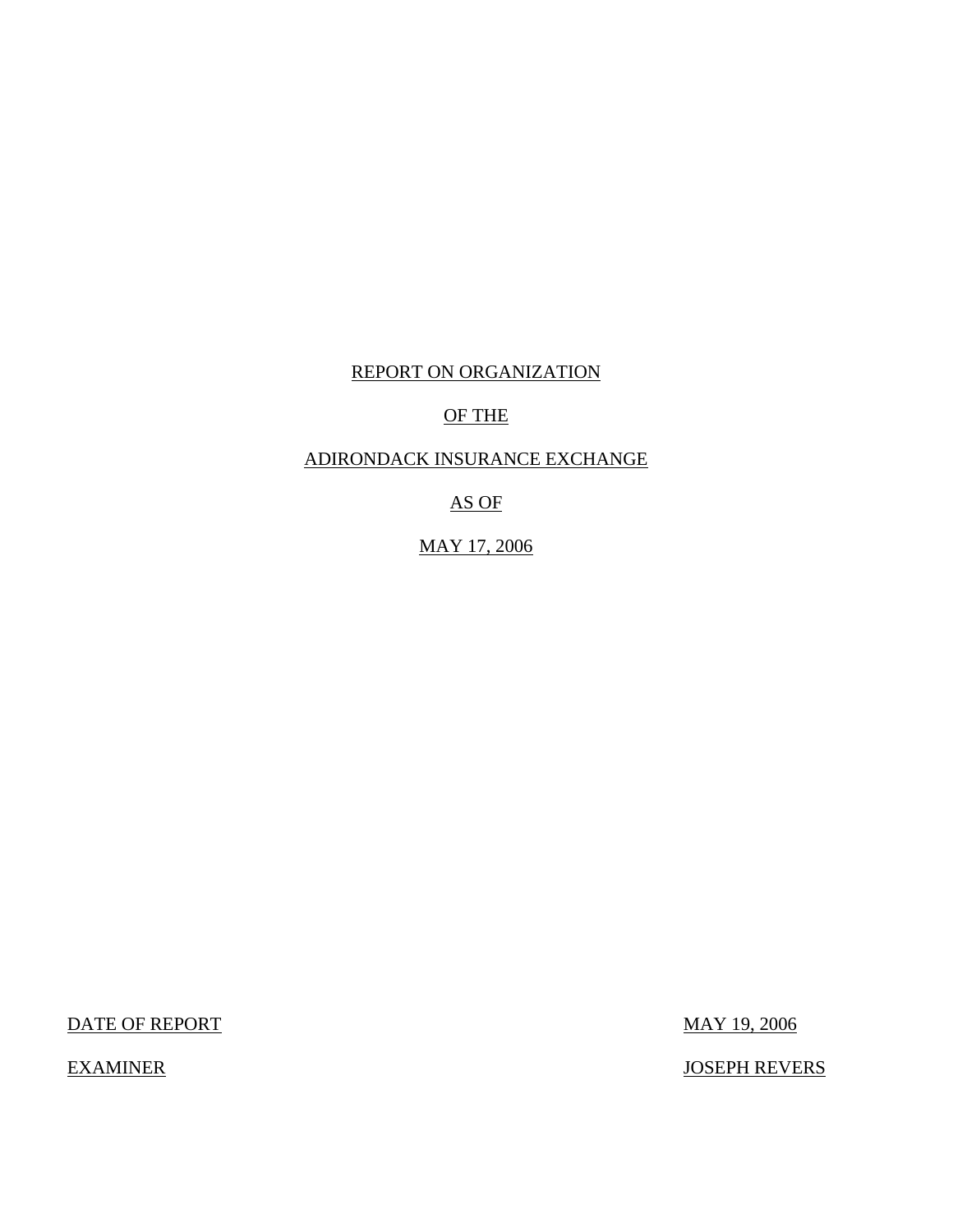# TABLE OF CONTENTS

| ITEM NO. |                                                | PAGE NO.       |
|----------|------------------------------------------------|----------------|
|          | Introduction                                   |                |
| 1.       | Scope of examination                           | $\overline{2}$ |
| 2.       | Organization of the Reciprocal                 | $\overline{2}$ |
| 3.       | Capitalization and subscription                | 4              |
| 4.       | <b>Balance</b> sheet                           | 5              |
| 5.       | Authorized powers and minimum capital required | 6              |
| 6.       | Holding company                                | 6              |
| 7.       | Conclusion                                     | 9              |
| 8.       | Summary of comments and recommendations        | 9              |
|          | Affidavit                                      |                |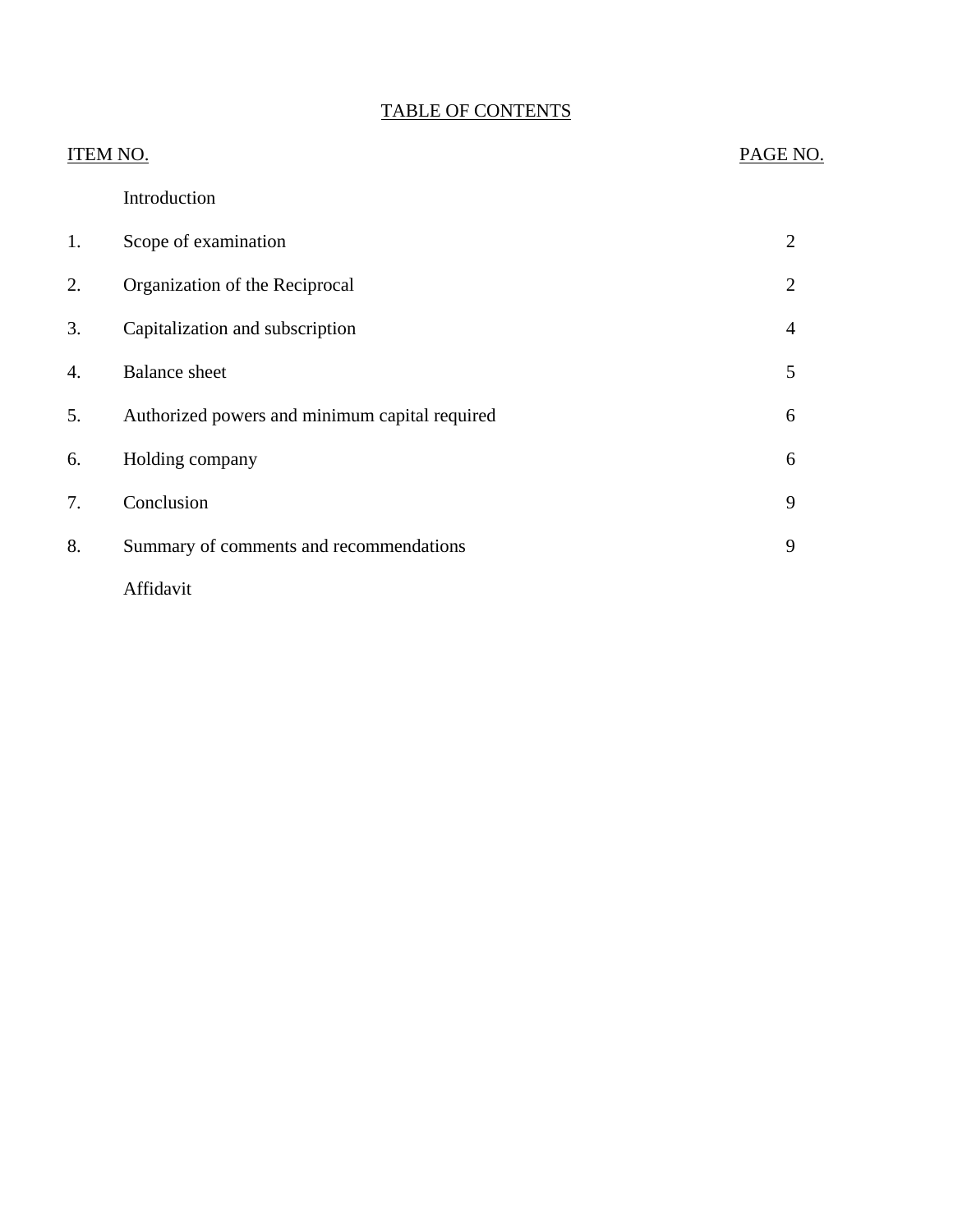

STATE OF NEW YORK INSURANCE DEPARTMENT 25 BEAVER STREET NEW YORK, NEW YORK 10004

May 19, 2006

Honorable Howard Mills Superintendent of Insurance Albany, New York 12257

Sir:

Pursuant to the instructions contained in Appointment Number 22504 dated May 18, 2006 attached hereto, I have made an examination on organization of Adirondack Insurance Exchange and respectfully submit the following report thereon.

Whenever the terms "Reciprocal" or "AIE" appears herein without qualification, they should be understood to indicate the Adirondack Insurance Exchange.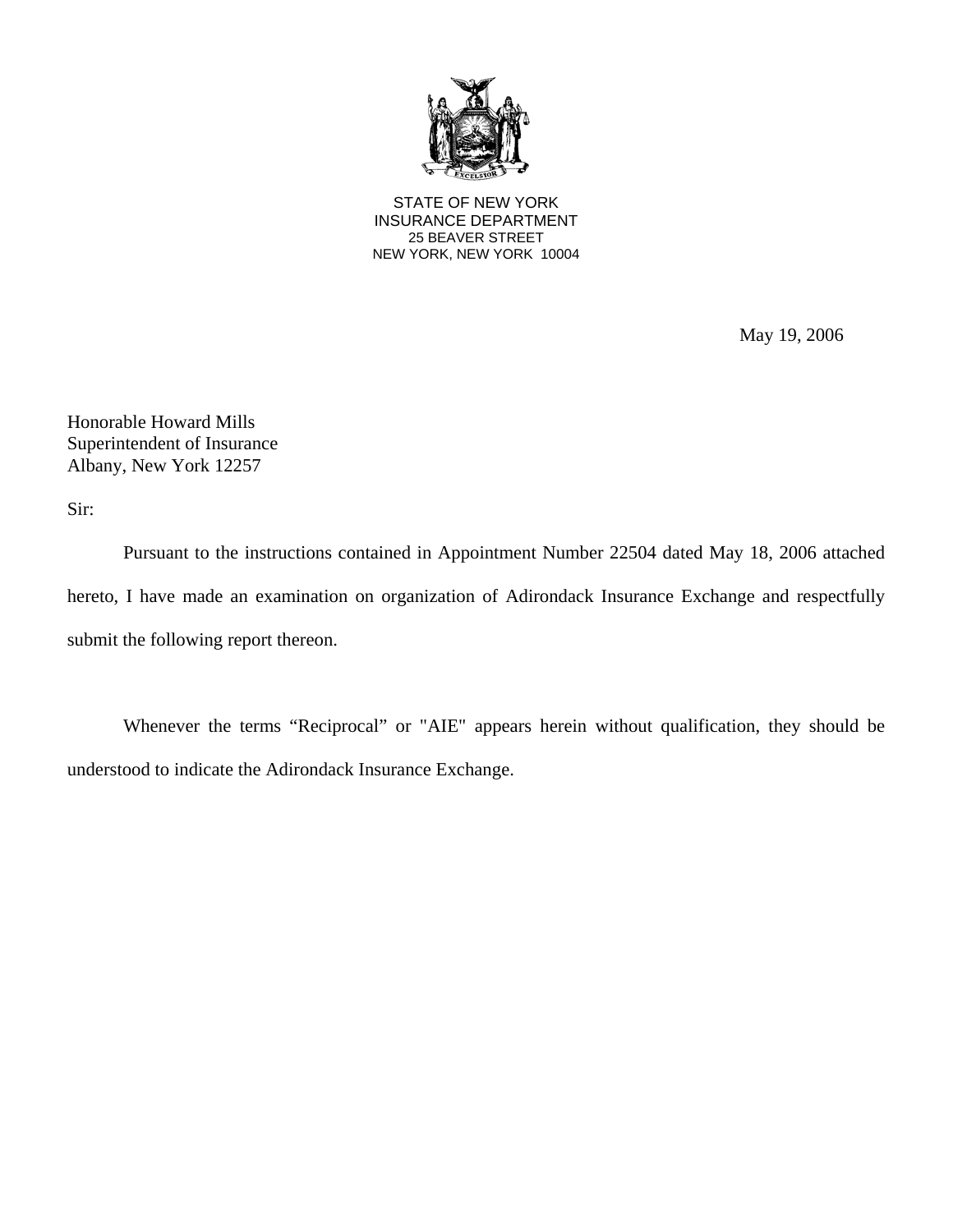### **1. SCOPE OF EXAMINATION**

The examination comprised a verification of the Reciprocal's initial surplus to policyholders and the determination of the assets and liabilities. The records examined included the Declaration of Initial Subscribers and Attorney-in-Fact, the Subscriber's Agreement, the Insurance Management Service Agreement, the Investment Management Agreement and custodial agreements entered into by the Reciprocal as of the examination date. Additionally, an affidavit, appended hereto, was obtained from two officers of the Attorney-in-Fact indicating that the transactions noted in this report were lawful and bona fide.

#### **2. ORGANIZATION OF THE RECIPROCAL**

Adirondack Insurance Exchange was organized by twenty-six subscribers on June 30, 2003. The Declaration of Initial Subscribers and Attorney-in-Fact was filed and approved by this Department on July 3, 2003. The location of the offices of the Attorney-in-Fact and AIE is 100 Corporate Parkway, Suite 200, Buffalo, New York 14226.

Management of the Reciprocal is vested in an advisory committee and Adirondack AIF, LLC ("Attorney-in-Fact"). The members of the advisory committee and the principal officers of the Attorney-in-Fact as of May 17, 2006 were as follows:

#### Advisory Committee

East Hampton, NY Amaden Gay Agency

David R. Bauer President,

#### Name Principal Affiliation

James Paul Amaden lll President and Chief Executive Officer,

Louis Atti **Community** Office Manager, Angola, NY M & W Agency Inc.

Schenectady, NY Capital Bauer Insurance Agency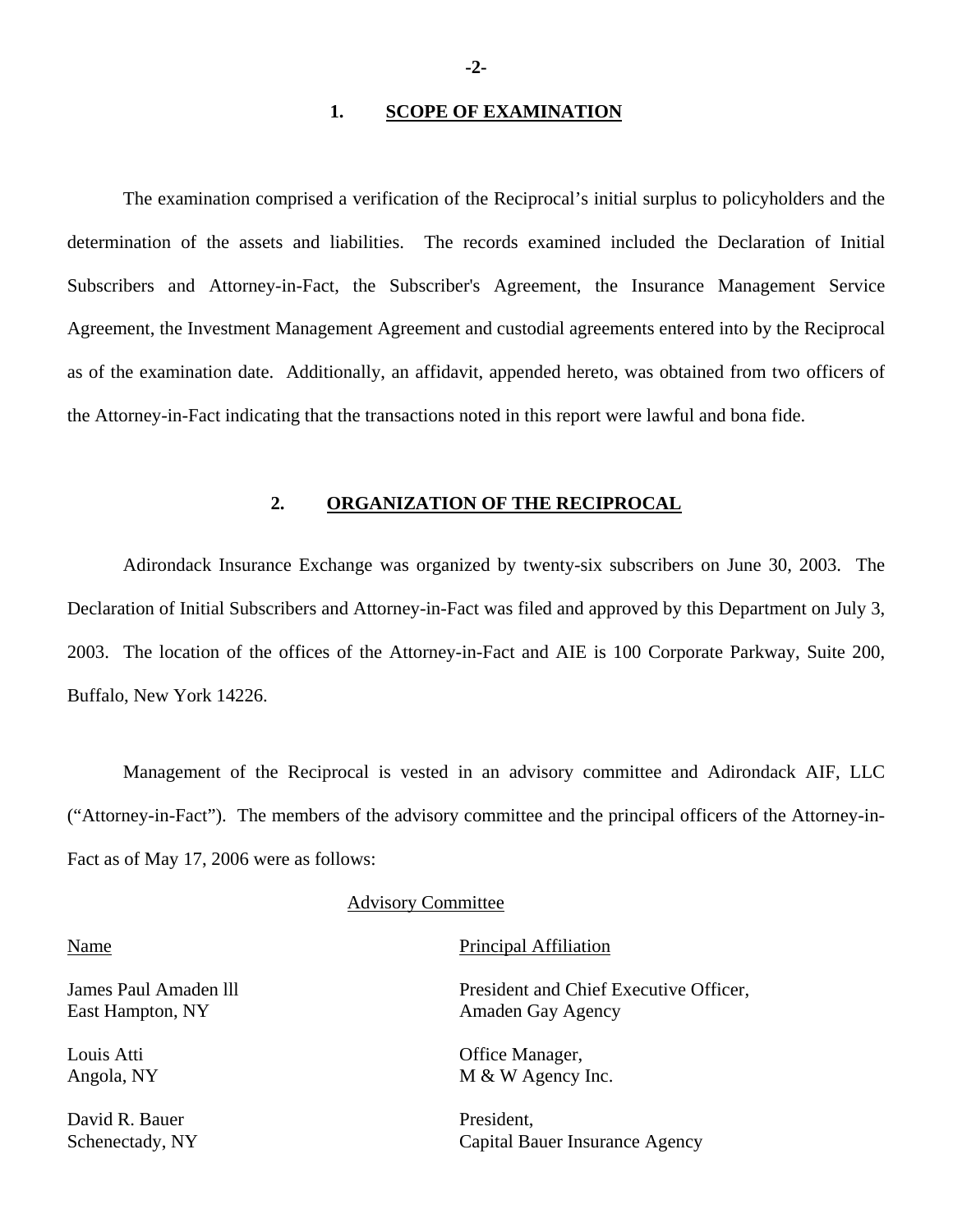### Advisory Committee

### Principal Affiliation

 Operations Manager, Maran Corporate Risk Associates

Vice President, Personal Lines, OneBeacon Insurance Company

President, Northwoods Corporation

President, Neefus Stype Agency

 Vice President, DeRosa, Rockefeller, Sohigian, Werdal Agency

Vice President, Claims, OneBeacon Insurance Company

### **Officers**

### Name

Name

Beth Marie Gardner Watermill, New York

Thomas S. McDaniel Williamsville, NY

Joseph Anthony Tedesco

Michael Kelly Zimmerman

Williamsville, NY

John F. Scherrer Williamsville, NY

John V. Stype Cutchogue, NY

Rye, NY

John C. Heller Alex Archimedes Thomas L. Forsyth Maurice H. Chew Dennis R. Smith Frederick J. Turcotte M. Fran O'Laughlin David Staples

### **Title**

President, Chief Executive Office Vice President Vice President Chief Financial Officer **Secretary** Treasurer Assistant Treasurer Assistant Treasurer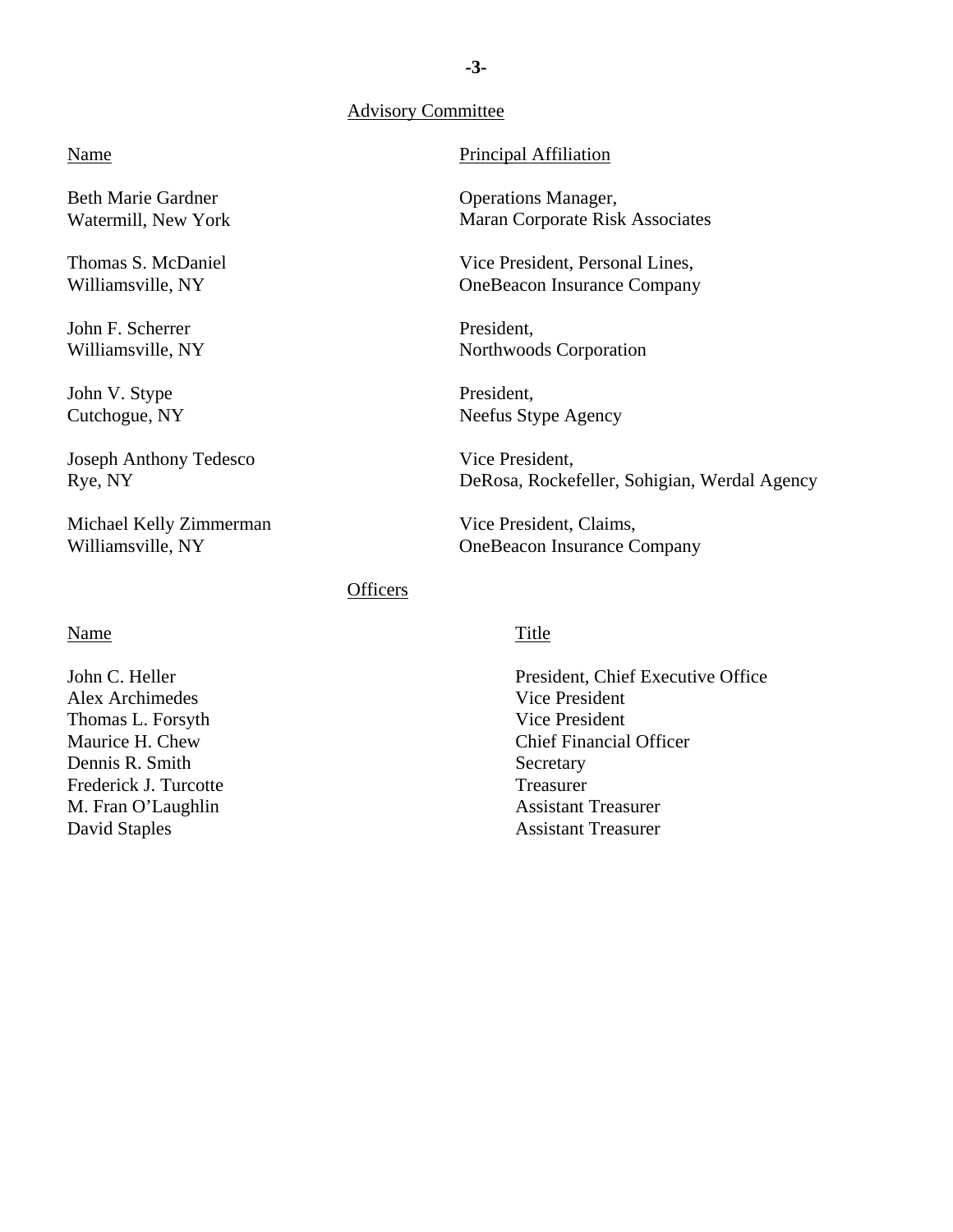### **3. CAPITALIZATION AND SUBSCRIPTION**

Adirondack Insurance Exchange was organized by the White Mountains Insurance Group, Ltd., Bermuda with an initial surplus to policyholders of \$70,700,000. The initial surplus was provided by Homeland Insurance Company of New York pursuant to a loan agreement conforming to Section 1307 of the New York Insurance Law, which provides that such loan may only be repaid out of free and divisible surplus of such insurer with the approval of the superintendent.

In order to fulfill the deposit requirements of Section 4104 of the New York Insurance Law, the Reciprocal has placed securities with a par and market value totaling \$500,000 in an account in the name of the "Superintendent of Insurance of the State of New York in Trust for the security of all policyholders of Adirondack Insurance Exchange within the United States, its territories and possessions." The custodian is Mellon Trust of New York, LLC, located at 200 Park Avenue, New York, NY 10166, and the securities are held pursuant to a custodian agreement that conforms to the provisions of Section 1314 of the New York Insurance Law.

A review of the Reciprocal's investments revealed that the Reciprocal did not maintain investments of the types specified in Section 1402(b) of the New York Insurance Law in an amount equal to or greater than its minimum required surplus to policyholders. It is recommended that the Reciprocal maintain the minimum required capital or surplus to policyholder investments in accordance with Section 1402(b) of the New York Insurance Law.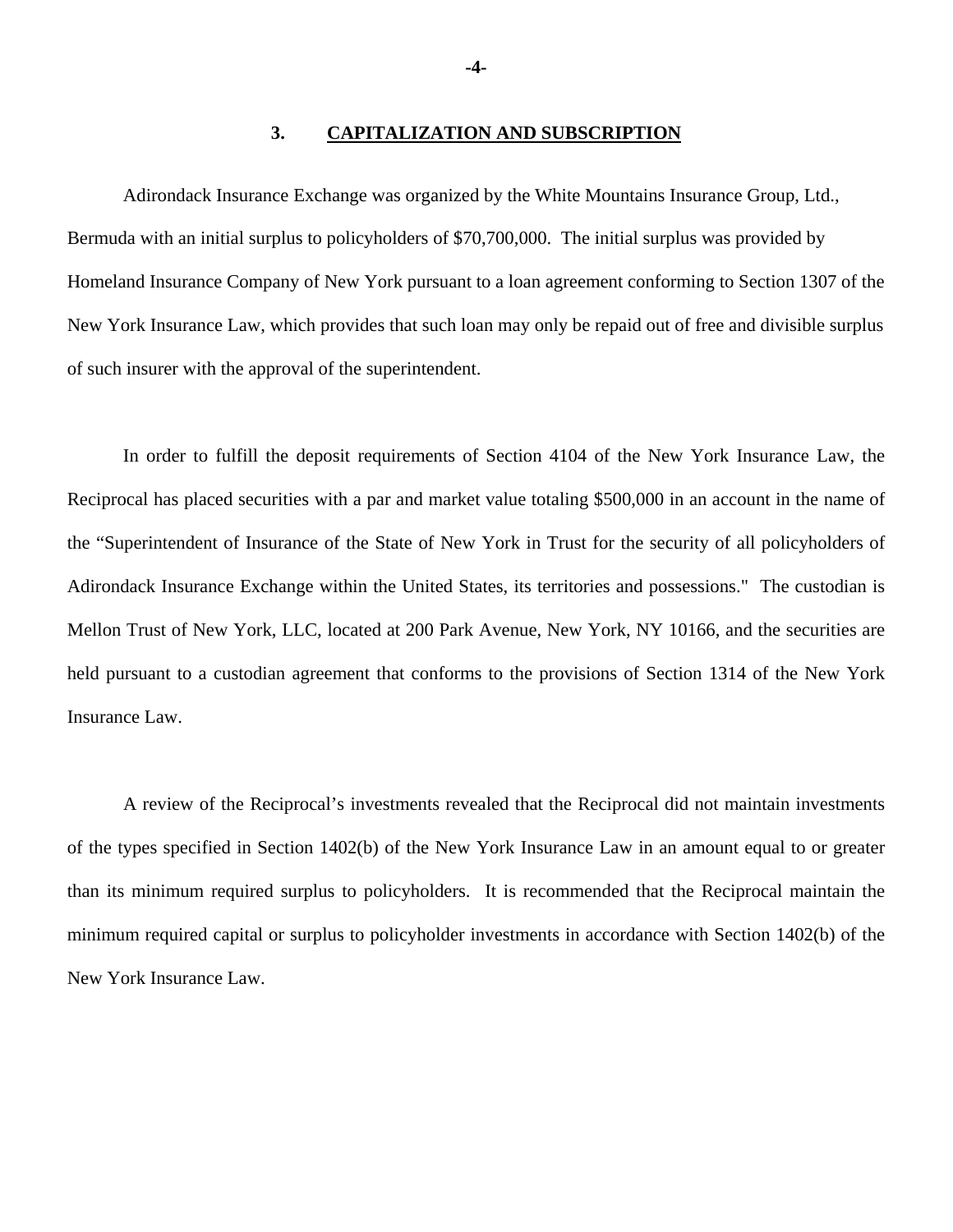# **4. BALANCE SHEET**

The following balance sheet sets forth the Reciprocal's financial condition as of May 17, 2006, as determined by this examination:

### Assets

| Cash and short-term investments                      | \$75,063                   |
|------------------------------------------------------|----------------------------|
| Investments<br>Long-term investments<br>Total assets | 70,631,304<br>\$70,706,367 |
| Liabilities                                          |                            |
| <b>Accounts Payable</b><br><b>Total liabilities</b>  | \$6,367<br>\$6,367         |
| Policyholders' Surplus                               |                            |
| <b>Subordinated Surplus Note</b>                     | \$70,700,000               |
| Total liabilities and surplus                        | \$70,706,367               |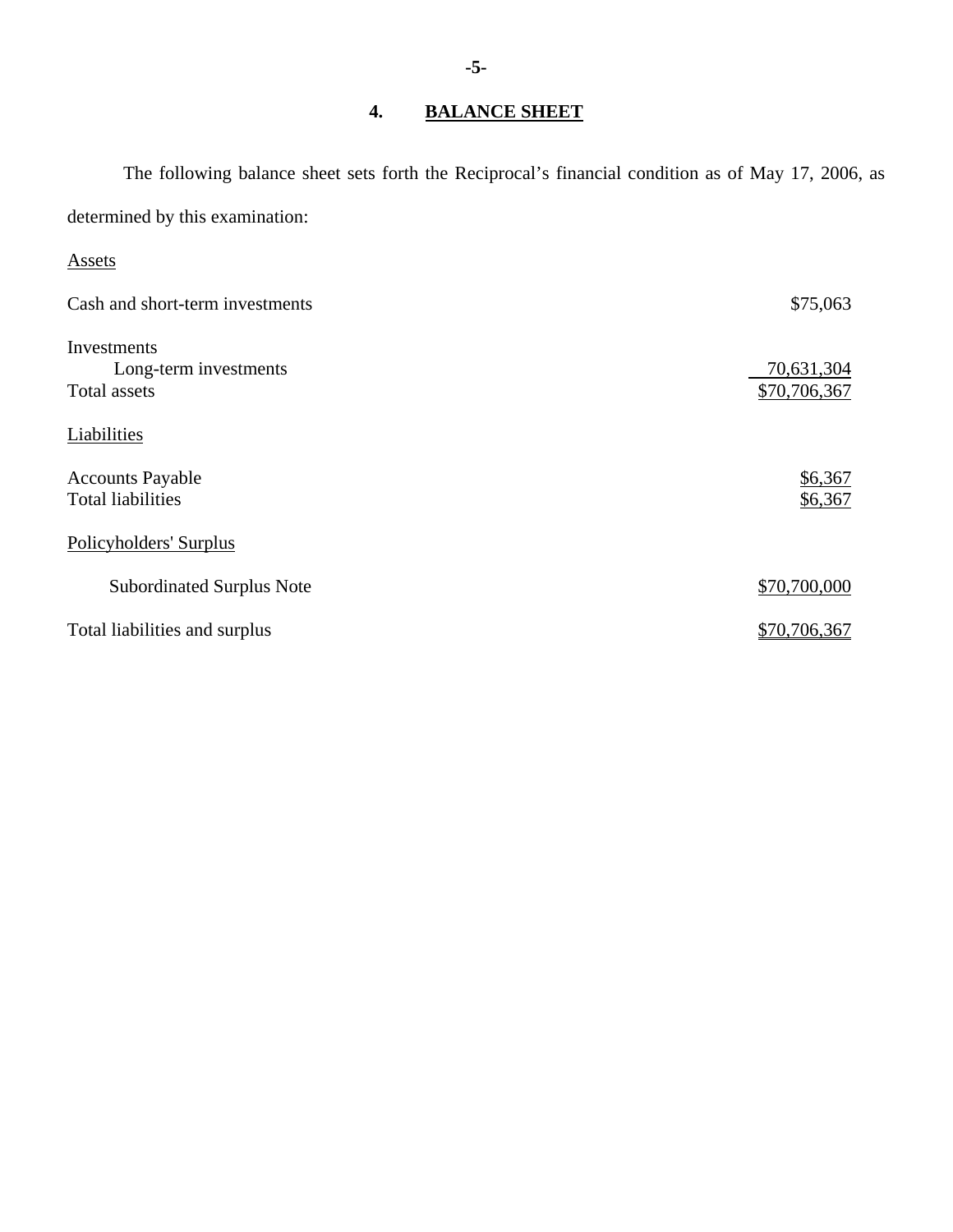### **5. AUTHORIZED POWERS AND MINIMUM CAPITAL REQUIRED**

The Reciprocal is authorized by its Declaration of Initial Subscribers and Attorney-in-Fact to transact the kinds of insurance described in the following numbered paragraphs of Section 1113(a) of the New York Insurance Law:

| Paragraph | <b>Lines of Business</b>                             |
|-----------|------------------------------------------------------|
| 04        | Fire Insurance                                       |
| 05        | Miscellaneous Property Insurance                     |
| 06        | Water Damage Insurance                               |
| 07        | Burglary and Theft Insurance                         |
| 08        | <b>Glass Insurance</b>                               |
| 11        | Animal Insurance                                     |
| 12        | <b>Collision Insurance</b>                           |
| 13        | Personal Injury Liability Insurance                  |
| 14        | <b>Property Damage Liability Insurance</b>           |
| 17        | <b>Credit Insurance</b>                              |
| 19        | Motor Vehicle and Aircraft Physical Damage Insurance |
| 20        | Marine and Inland Marine Insurance                   |
| 21        | Marine Protection and Indemnity Insurance            |
| 22        | <b>Residual Value Insurance</b>                      |
| 26        | Gap Insurance                                        |
| 30        | <b>Substantially Similar Kind of Insurance</b>       |

Sections 4103, 4104, 6102(e) and 6108(d)(1) of the New York Insurance Law provide that in order to be licensed to write non-assessable policies for the foregoing kinds of insurance, the Reciprocal shall have an initial surplus to policyholders of \$10,400,000 and shall thereafter maintain a minimum surplus to policyholders of \$9,900,000. The Reciprocal has met these requirements.

### **6. HOLDING COMPANY SYSTEM**

Adirondack Insurance Exchange is controlled by Adirondack AIF, LLC, the Attorney-in-Fact of AIE. Adirondack AIF, LLC is wholly owned by OneBeacon Insurance Group, LLC.

**-6-**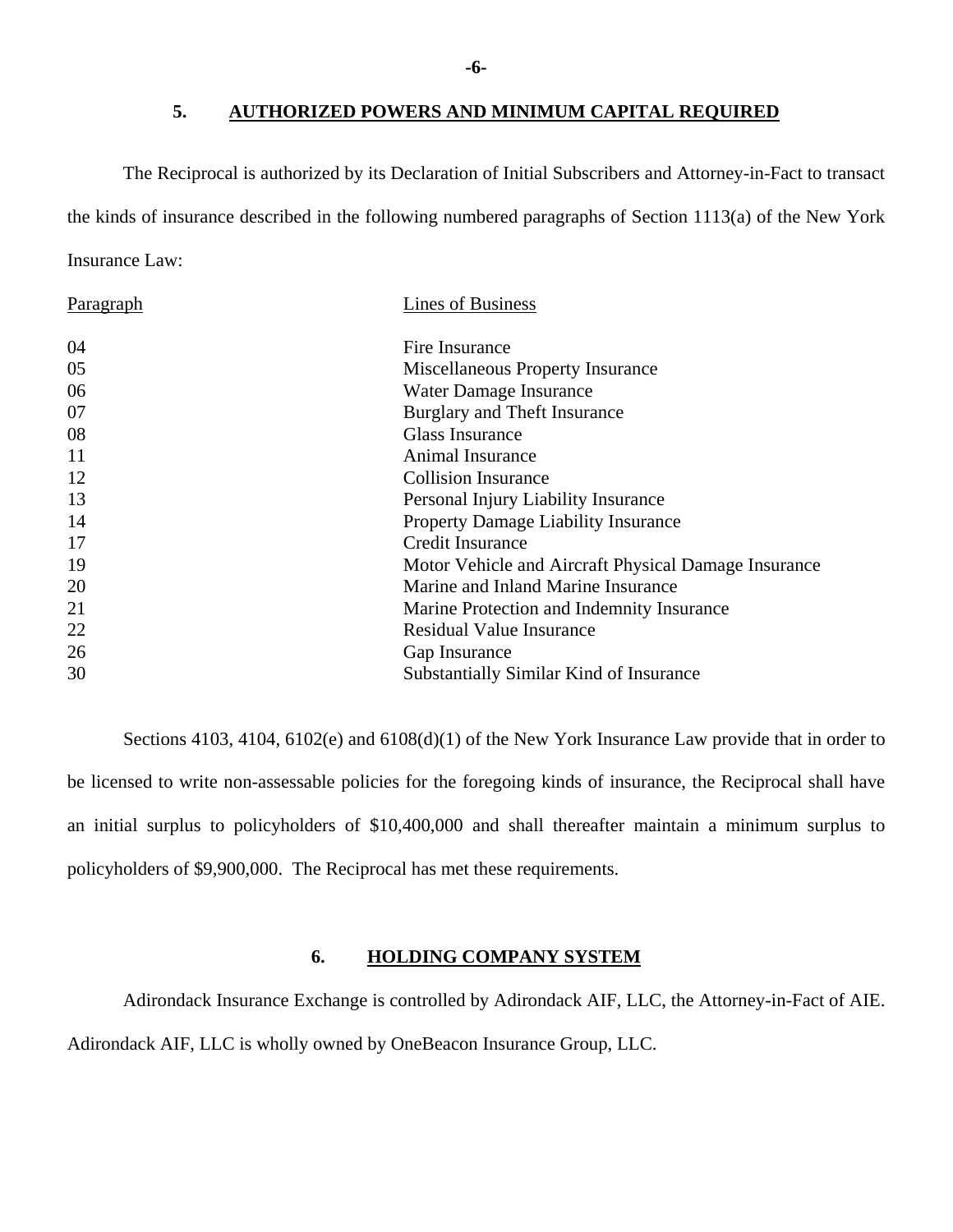The Reciprocal's ultimate controlling person is White Mountains Insurance Group, Ltd. of Bermuda. Their holding company chart is as follows:

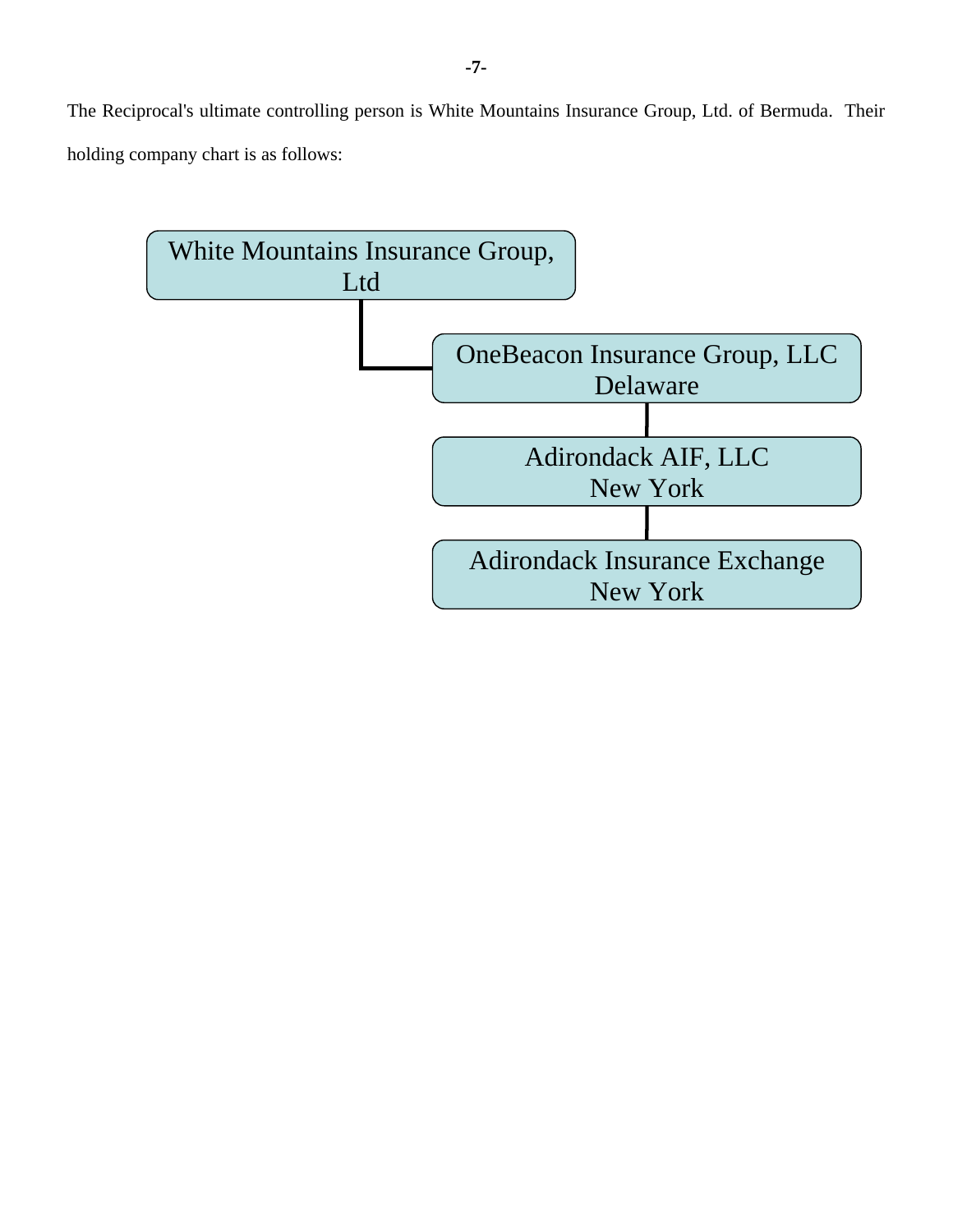The Reciprocal is a party to an Insurance Management Service Agreement with Adirondack AIF, LLC. Said agreement was submitted to the Department for approval. The agreement states that Adirondack AIF, LLC will provide claims payment and adjustment, settle losses and claims, establish loss and LAE reserves, provide underwriting inspection services, pay reinsurance premiums, costs and expenses, and maintain required surplus levels for the Reciprocal. The agreement also stipulates that Adirondack AIF, LLC is authorized in its discretion to enter into contracts with other corporations, individuals or partnerships to perform any activities set forth in the agreement.

In addition, the agreement provides that the Reciprocal authorizes payment to the Adirondack AIF, LLC of an amount equal on an annual basis to 14% of gross written premiums as compensation for insurance business and management services rendered.

The Reciprocal is also a party to an Investment Management Agreement with White Mountains Advisors LLC (WMA). Said agreement was also submitted to the Department for approval. The agreement states that WMA will act as a discretionary adviser with respect to the assets of the Reciprocal, supervise and direct the investments as described in the investment guidelines. WMA agrees to provide the Reciprocal with a quarterly report containing a detailed listing of the invested assets and transactions in the account.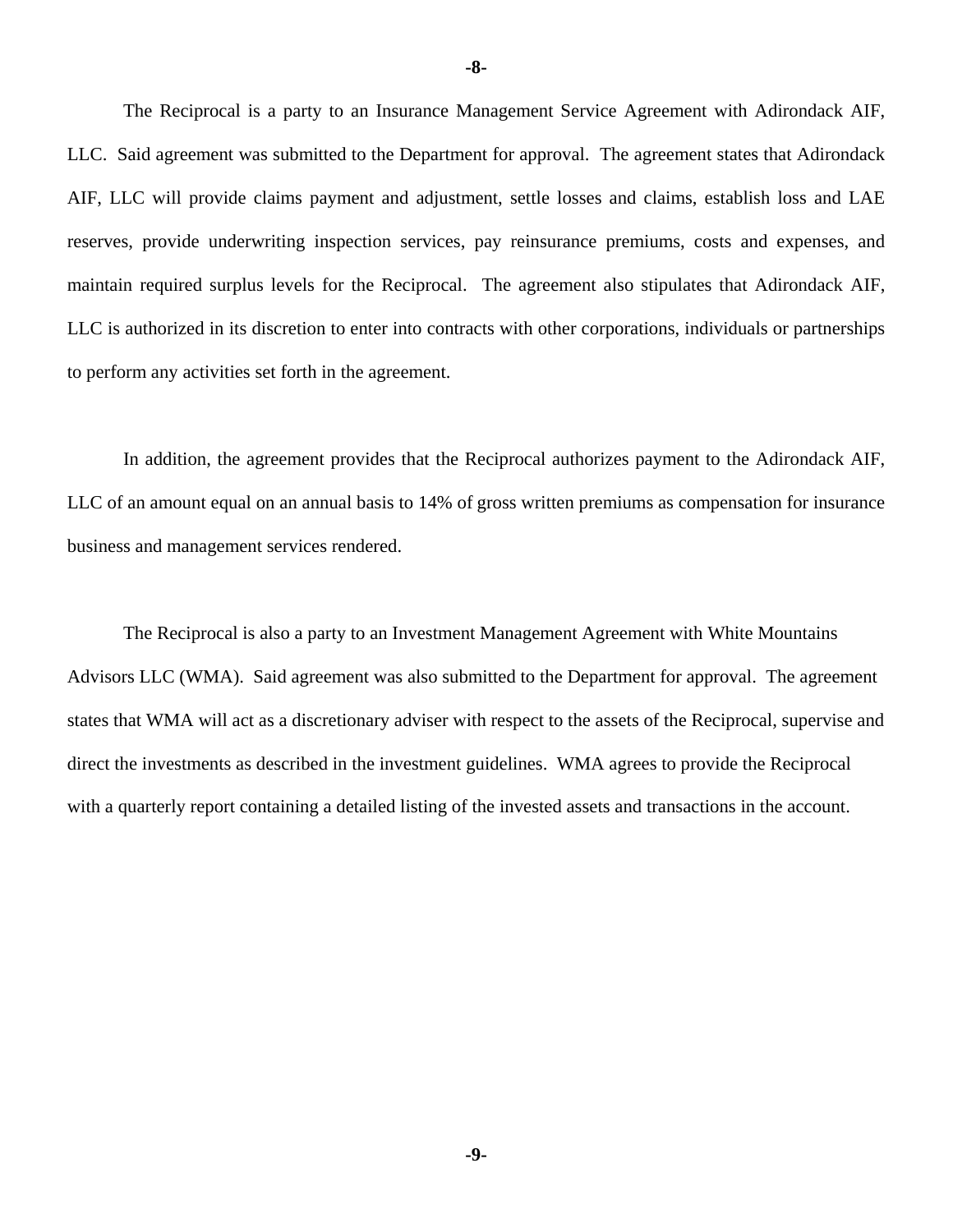### **7. CONCLUSION**

Based on the foregoing examination, it is concluded that the Reciprocal has in place the initial surplus to policyholders.

### **8. SUMMARY OF COMMENTS AND RECOMMENDATIONS**

### **ITEM**

PAGE NO.

### A. Minimum Capital or Surplus Investments

It is recommended that the Reciprocal maintain the minimum required capital or surplus to policyholder investments in accordance with Section 1402(b) of the New York Insurance Law. 4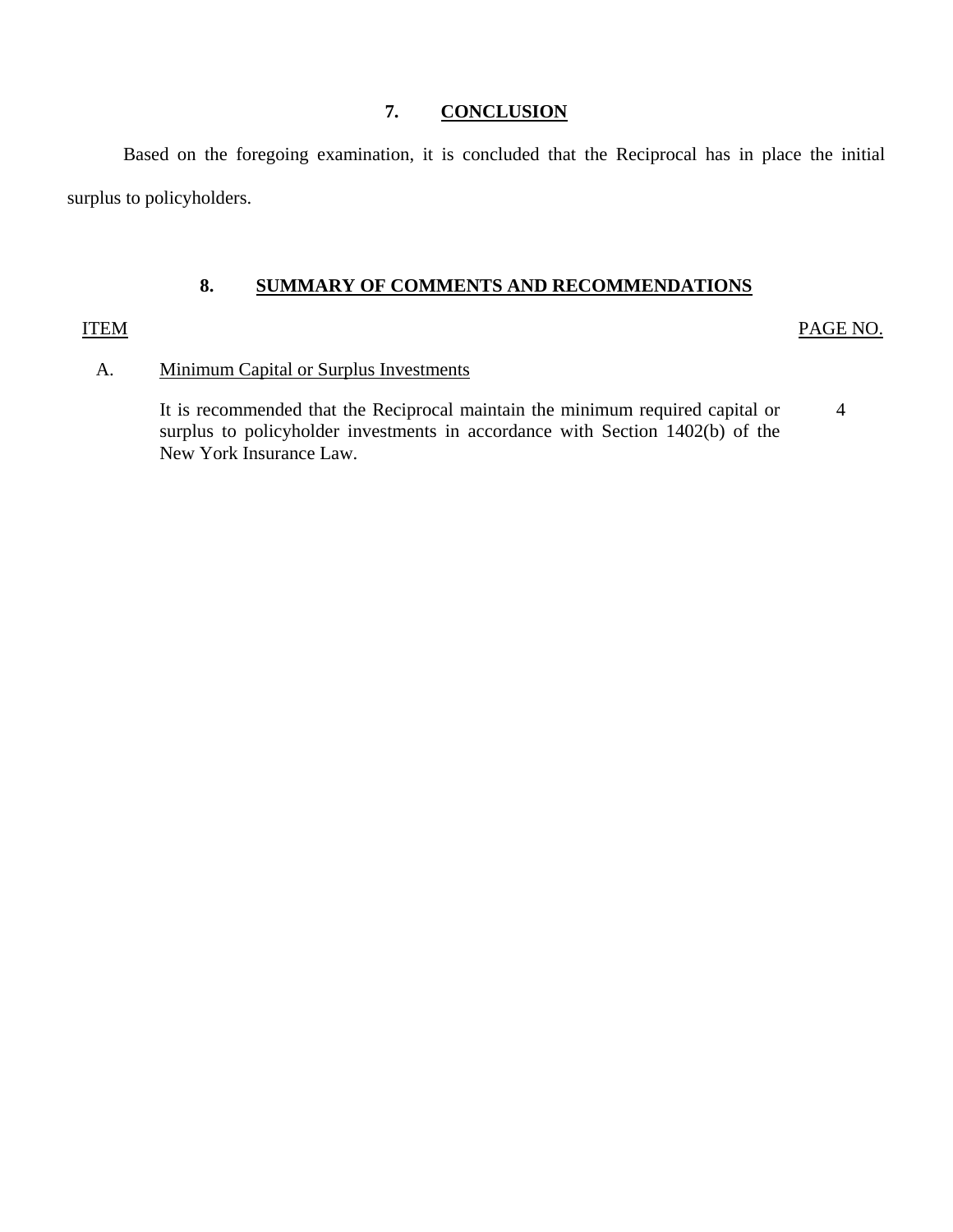Respectfully submitted,

 $\frac{1}{s}$ 

 Joseph Revers Senior Insurance Examiner

STATE OF NEW YORK ) )SS.  $\mathcal{L}$ COUNTY OF NEW YORK)

 JOSEPH REVERS, being duly sworn, deposes and says that the foregoing report submitted by him is true to the best of his knowledge and belief.

\_\_\_\_\_\_/s/\_\_\_\_\_\_\_\_\_\_\_\_\_\_ Joseph Revers

Subscribed and sworn to before me

this \_\_\_\_\_\_day of \_\_\_\_\_\_\_\_\_\_\_\_\_\_\_\_\_\_\_\_2006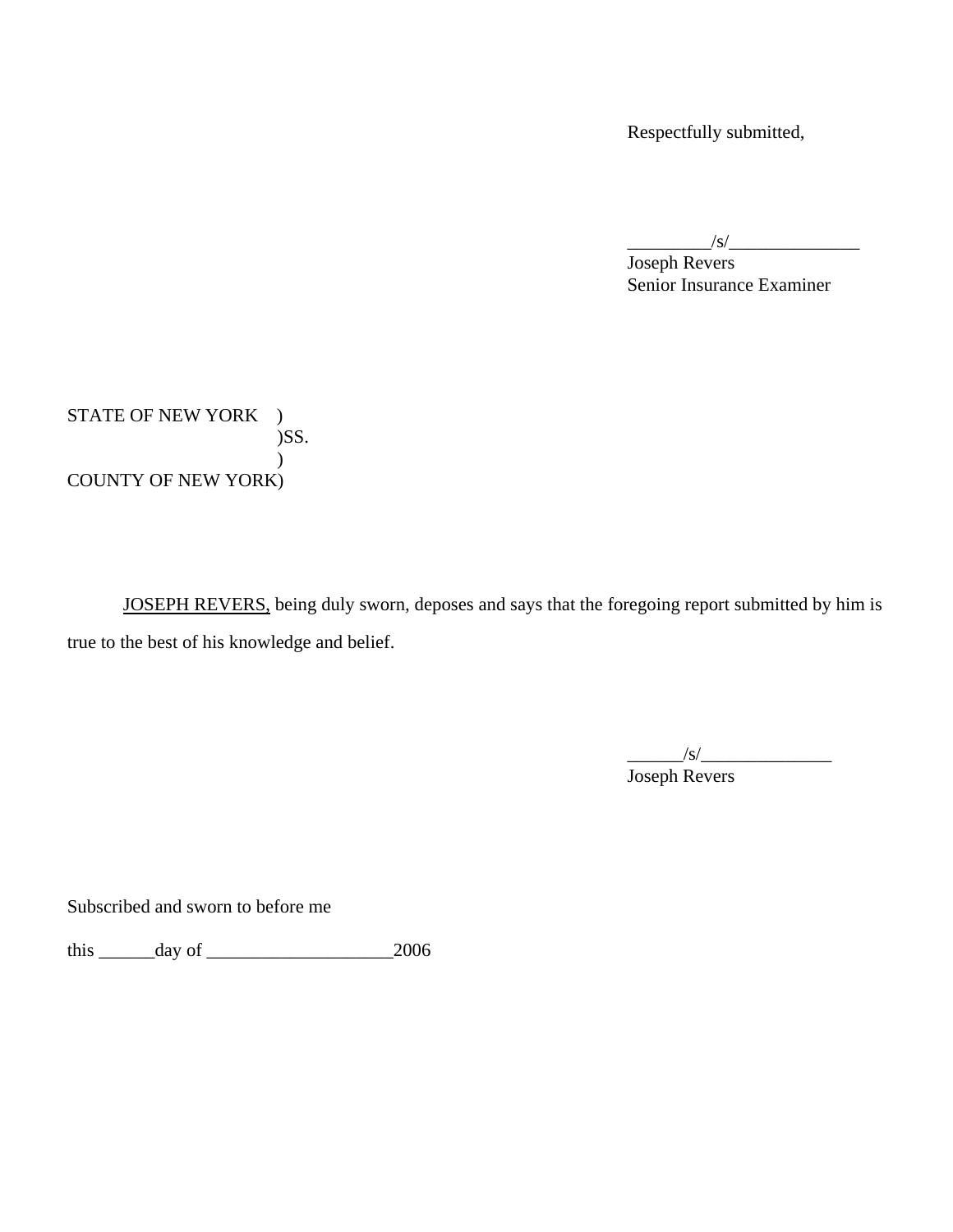#### **AFFIDAVIT**

The undersigned, John C. Heller and Maurice H. Chew are the duly appointed President and Chief Financial Officer of Adirondack AIF, LLC, the attorney in fact for Adirondack Insurance Exchange, a New York reciprocal insurer (the "Company"). In such capacity, each of the undersigned hereby declares under penalty of perjury as follows:

- 1. The paid in surplus of the Company in the amount of Seventy Million Seven Hundred Thousands Dollars (\$70,700,000) has not been withdrawn, pledged or in any way impaired.
- 2. The paid in surplus of the Company is not to be invested or otherwise legitimately used or appropriated except for the sole and exclusive use and benefit of the Company
- 3. There is no agreement or understanding express or implied, made or existing between the Company and its officers, or any of them, or any person or persons, to the effect or import that the money paid in by any subscriber shall be loaned or returned to him
- 4. Neither the Company nor any of its officers is in any way, manner or form pledged or committed to make any investment, loan, or disposition of said paid in surplus, or any part thereof, which is not in strict conformity in all respects with the provisions of the New York Insurance Law of the State of New York.
- 5. That said paid in surplus is the property of Adirondack Insurance Exchange and possessed by it is its corporate name and capacity for the benefit of its policyholders.

IN WITNESS THEREOF, the undersigned have executed this Affidavit as of the 17<sup>th</sup> day of May 2006.<br>
The strategy of the strategy of the strategy of the strategy of the strategy of the strategy of the strategy of the strat  $\lambda$ <sup>'</sup>  $17<sup>th</sup>$  day of May 2006.

 $\sqrt{2000}$ .

 $John<sub>f</sub>$ President

Maurice H. Chew Chief Financial Officer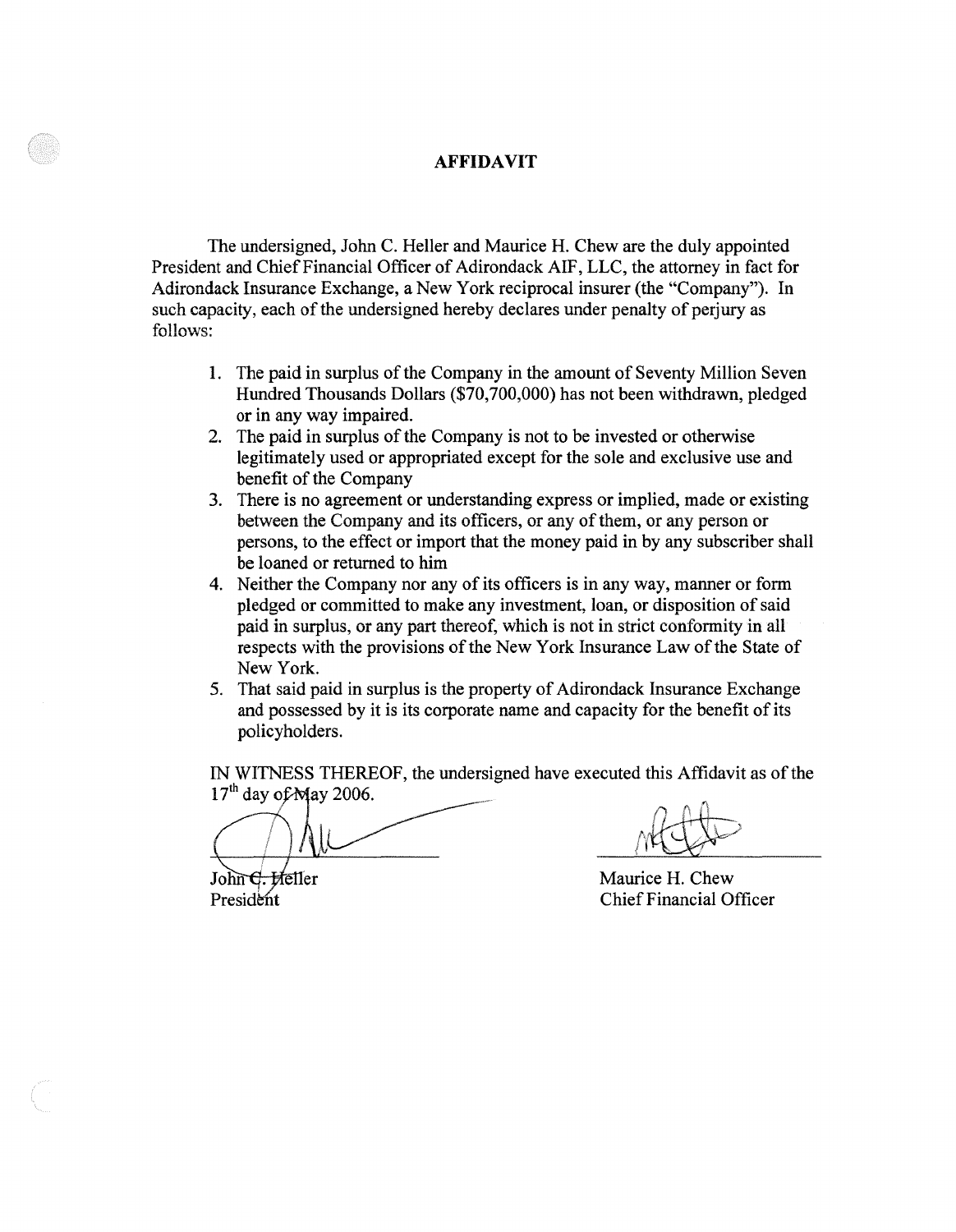### ACKNOWLEDGENMENT

State of  $\frac{\sqrt{2}}{\sqrt{2}}$  ) County of  $\mathcal{L}_{\text{rel}}$  )

In witness whereof, the forgoing Affidavit was executed in my presence by *Joh C*, *Hellen* , who is personally known to me, and whom I acknowledge to be the persons who executed the foregoing instrument. I have hereunto subscribed my name and affixed my official seal this  $\frac{1}{\epsilon}$  day of  $\frac{1}{\epsilon}$ , 2006.

<u>Coluta M Selon</u>

My commission expires: COLETTE M. DECARLO

**KOTARY PUBLIC, STATE OF NEW YORK 0/-20-2007 CUALIFIED IN NIAGARA COUNTY** NO. 4882737 NY COMMISSION EXPIRES JAN. 20 **Zee<sup>o</sup>**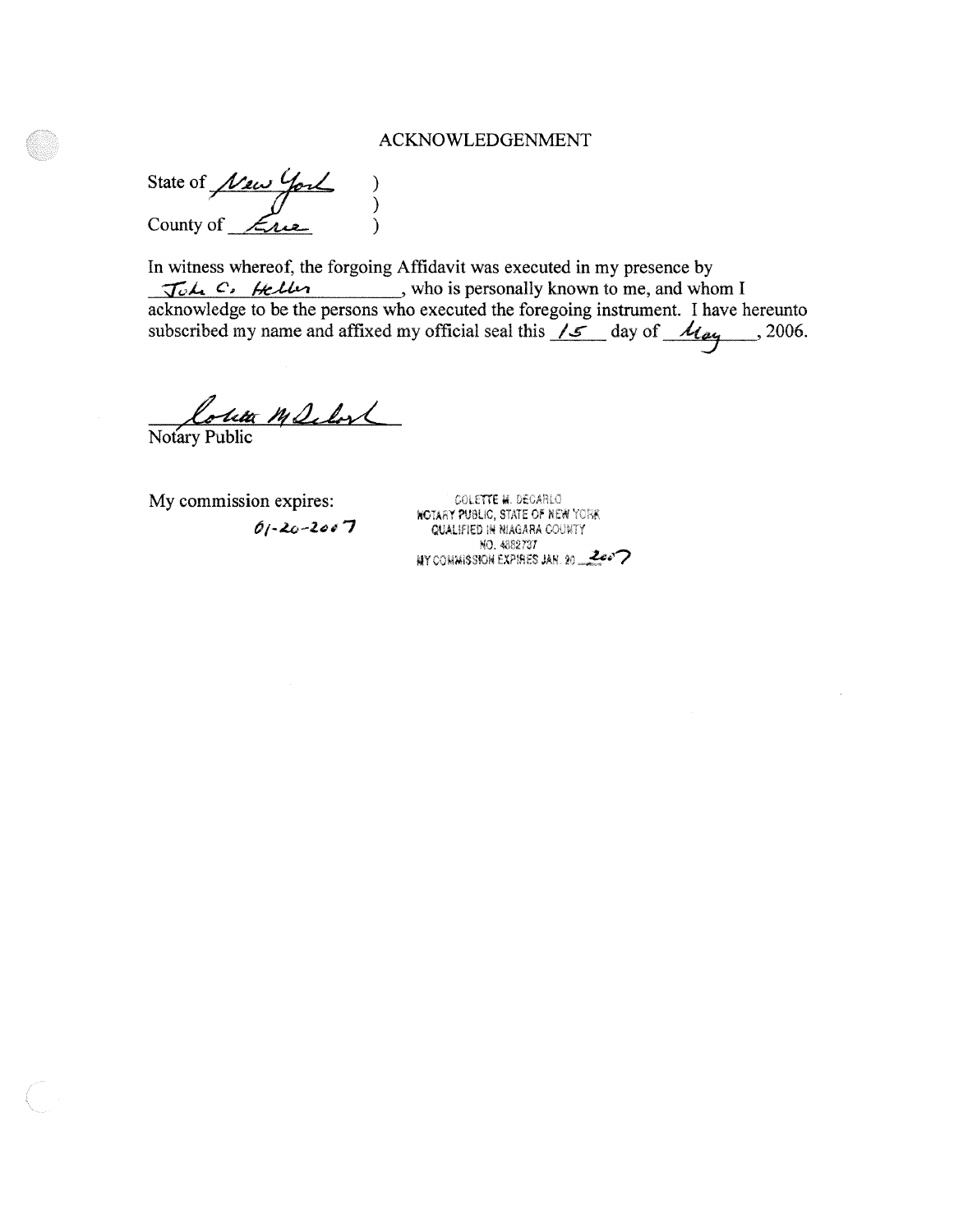### ACKNOWLEDGENMENT

State of *Nuw Just* (1) County of **Syncure**  $\frac{1}{2}$ 

e forgoing Affidavit was executed in my presence by , who is personally known to me, and whom I acknowledge to be the persons who executed the foregoing instrument. I have hereunto subscribed my name and affixed my official seal this  $\frac{1}{2}$  day of  $\frac{1}{2}$   $\frac{1}{2}$ , 2006. In witness whereof, ·

)<br>)<br>)

Notary Bublic METTA NOTARY PUBLIC OF NEW JERSEY MY COMMISSION EXPIRES SEPT 3, **2000**  My commission expires: